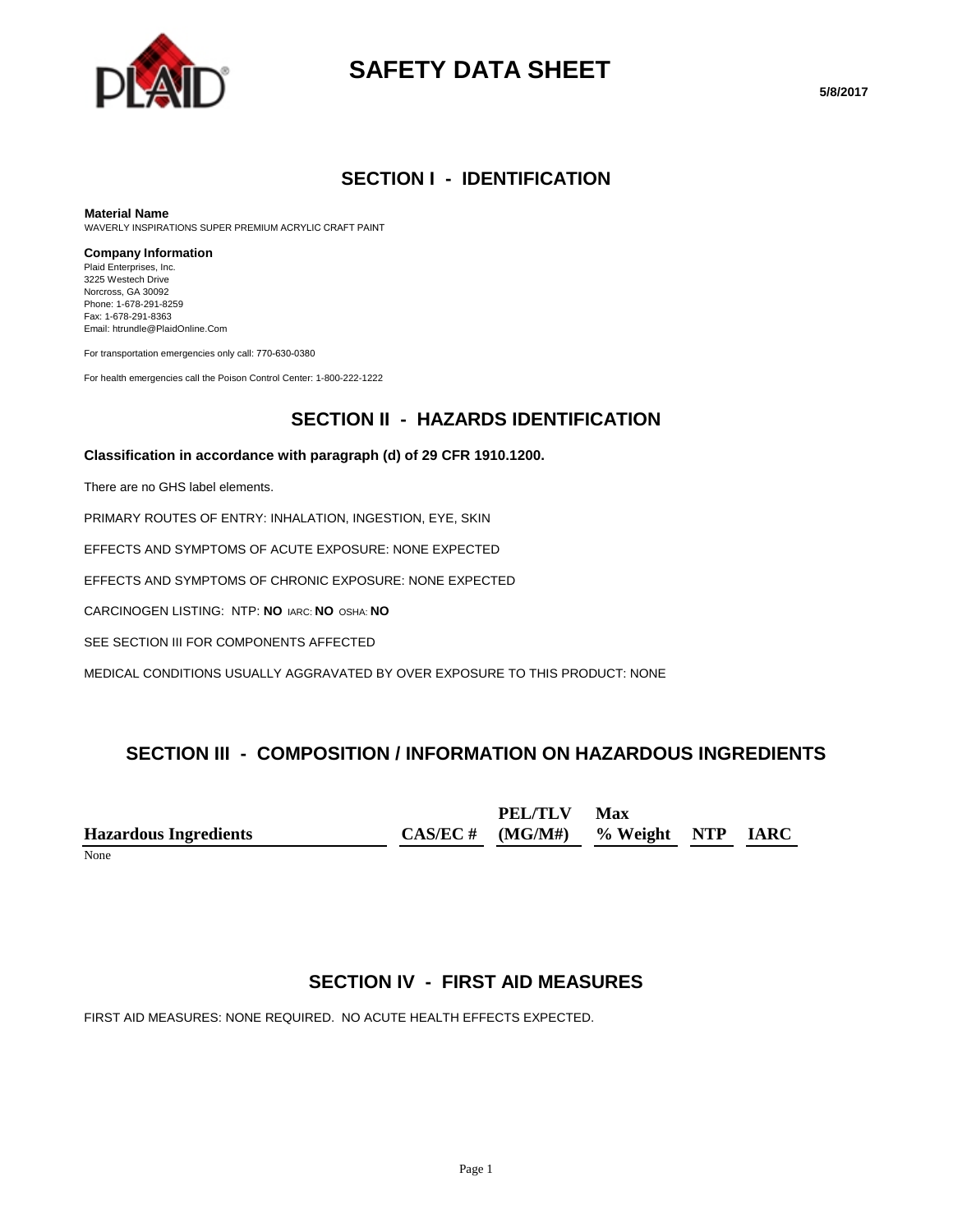## **SECTION V - FIRE FIGHTING MEASURES**

FLASH POINT (METHOD): N/A  $\overline{A}$  autoignition temperature: N/A EXPLOSION LIMITS IN AIR (% BY VOLUME): NOT EXPLOSIVE EXTINGUISHING MEDIA: NO SPECIAL MEDIA REQUIRED FIRE FIGHTING PROCEDURES: NO SPECIAL FIRE FIGHTING PROCEDURES REQUIRED UNUSUAL FIRE & EXPLOSION HAZARDS: NOT COMBUSTIBLE

## **SECTION VI - ACCIDENTAL RELEASE MEASURES**

STEPS TO BE TAKEN IN CASE A MATERIAL IS SPILLED: Clean up in accordance with all applicable regulations. Absorb spillage with noncombustible, absorbent material. For waste disposal, see Section XIII

## **SECTION VII - HANDLING AND STORAGE**

PRECAUTIONS TO BE TAKEN DURING STORAGE AND HANDLING: Good industrial hygiene practice requires that exposure be maintained below the TLV. This is preferably achieved through the provision of adequate ventilation. When exposure cannot be adequately controlled in this way, personal respiratory protection should be employed.

## **SECTION VIII - EXPOSURE CONTROLS / PERSONAL PROTECTION**

RESPIRATORY PROTECTION AND SPECIAL VENTILATION REQUIREMENTS: NONE REQUIRED OTHER PROTECTIVE EQUIPMENT (GLOVES, GOGGLES, ETC): NONE REQUIRED WORK/HYGIENE PRACTICES: NONE REQUIRED ENGINEERING CONTROLS: NONE REQUIRED

## **SECTION IX - PHYSICAL AND CHEMICAL PROPERTIES**

BOILING POINT: N/A GENERAL MELTING POINT: N/A VAPOR PRESSURE: N/A SPECIFIC VAPOR DENSITY (AIR=1): N/A SPECIFIC GRAVITY: N/A SOLUBILITY IN WATER: N/A REACTIVITY IN WATER: NON-REACTIVE

## **SECTION X - STABILITY AND REACTIVITY**

HAZARDOUS POLYMERIZATION PRODUCTS: N/A STABILITY: STABLE CONDITIONS TO AVOID: N/A INCOMPATIBILITY (MATERIALS TO AVOID): N/A HAZARDOUS DECOMPOSITION PRODUCTS: N/A

## **SECTION XI - TOXICOLOGICAL INFORMATION**

ACUTE EFFECTS ASSOCIATED WITH USE OF THIS MATERIAL: NONE EXPECTED The summated LD50 is 16112 mg/kg. The summated LC50 is 9620.0 mg/cubic meter. This product is not considered to be a known or suspected human carcinogen by NTP, IARC or OSHA (see section III)

#### **SECTION XII - ECOLOGICAL INFORMATION**

NO HARMFUL EFFECTS KNOWN OTHER THAN THOSE ASSOCIATED WITH SUSPENDED INERT SOLIDS IN WATER.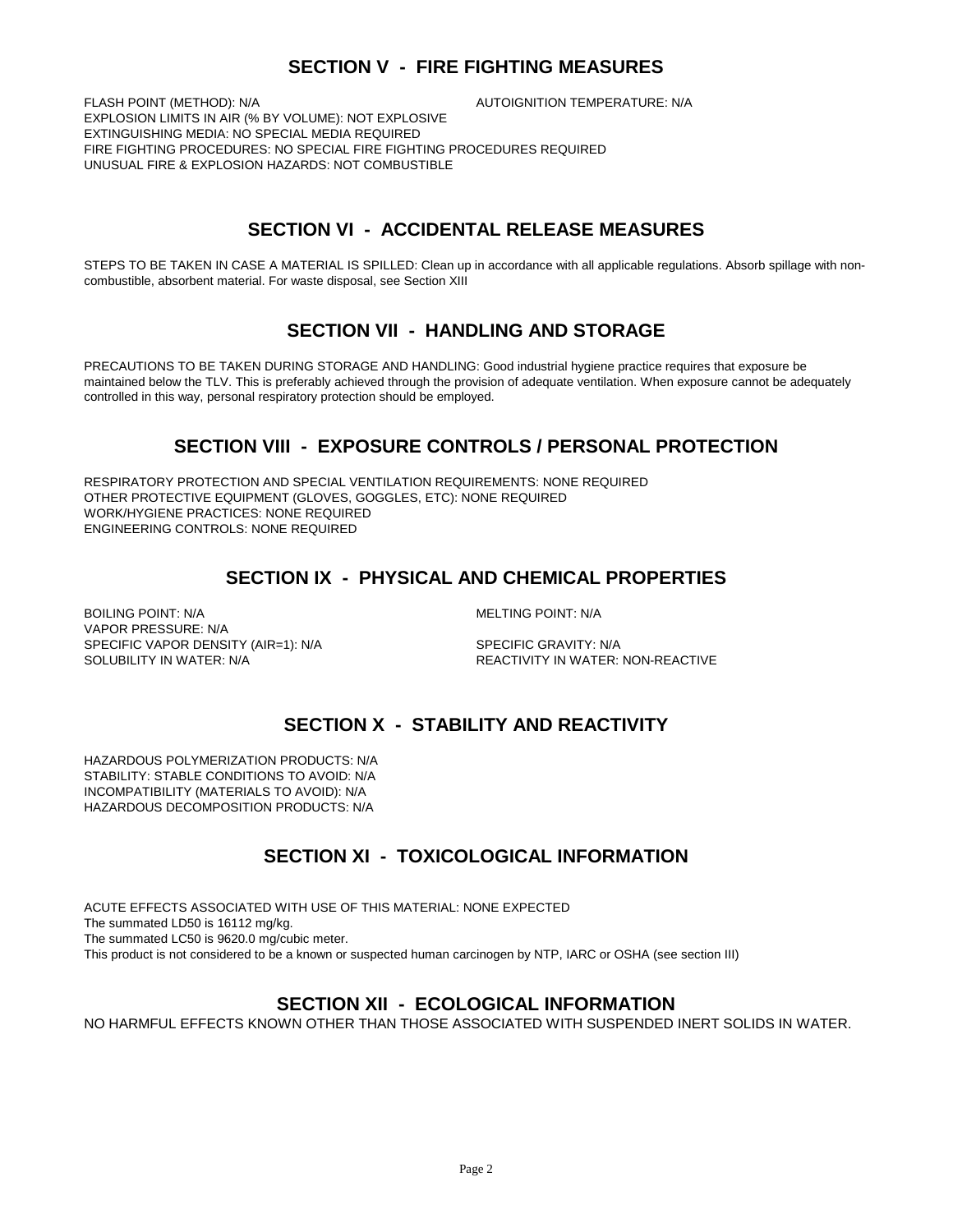## **SECTION XIII - DISPOSAL CONSIDERATIONS**

RCRA HAZARD CLASS (40 CFR 261): THIS PRODUCT IS NOT CLASSIFIED AS A HAZARDOUS WASTE. WASTE DISPOSAL METHOD: DISPOSE OF IN ACCORDANCE WITH FEDERAL, STATE AND LOCAL REGULATIONS.

### **SECTION XIV - TRANSPORTATION INFORMATION**

U.S. DOT (49 CFR 172.101): THIS IS NOT A HAZARDOUS MATERIAL AS CLASSIFIED BY CFR 172.101.

### **SECTION XV - REGULATORY INFORMATION**

CONTENTS OF THIS SDS COMPLY WITH OSHA HAZARD COMMUNICATION STANDARD 29 CFR 1910.1200

EPA SARA TITLE III CHEMICAL LISTINGS: SECTION 302.4 EXTREMELY HAZARDOUS SUBSTANCES (40 CFR 355): NONE

SECTION 313 TOXIC CHEMICALS (40 CFR 372): ALUMINUM

INTERNATIONAL REGULATIONS

CANADIAN WHMIS: THIS PRODUCT IS A CONTROLLED PRODUCT UNDER CANADA'S WORKPLACE HAZARDOUS MATERIALS INFORMATION SYSTEM. IT CONTAINS THE FOLLOWING TOXIC OR HIGHLY TOXIC MATERIALS: ALUMINUM FERRIC OXIDE **MICA** PROPYLENE GLYCOL

SUPPLEMENTAL STATE COMPLIANCE INFORMATION:

THIS PRODUCT CONTAINS THE FOLLOWING CHEMICAL(S) LISTED UNDER NEW JERSEY'S RIGHT TO KNOW PROGRAM: AMMONIUM HYDROXIDE CHROMIUM OXIDE GREEN **MICA** PIGMENT RED 101 PIGMENT WHITE 6 PROPYLENE GLYCOL

THIS PRODUCT CONTAINS THE FOLLOWING CHEMICAL(S) REQUIRING NOTIFICATION TO THE STATE OF WASHINGTON UNDER THEIR CHILDREN'S SAFE PRODUCTS ACT: ALKYLPHENOL ETHOXYLATE

THIS PRODUCT CONTAINS THE FOLLOWING CHEMICAL(S) LISTED IN FLORIDA'S TOXIC SUBSTANCE LIST: Aluminum, metal and oxide and welding fu Iron oxide fume Mica dust

THIS PRODUCT CONTAINS THE FOLLOWING CHEMICAL(S) LISTED IN MAINE'S PRIORITY CHEMICAL LIST: **NONE** 

THIS PRODUCT CONTAINS THE FOLLOWING CHEMICALS CONSIDERED BY VERMONT AS BEING OF VERY HIGH CONCERN TO CHILDREN: NONE

THIS PRODUCT CONTAINS THE FOLLOWING CHEMICAL(S) LISTED IN MASSACHUSETTS HAZARDOUS SUBSTANCE LIST: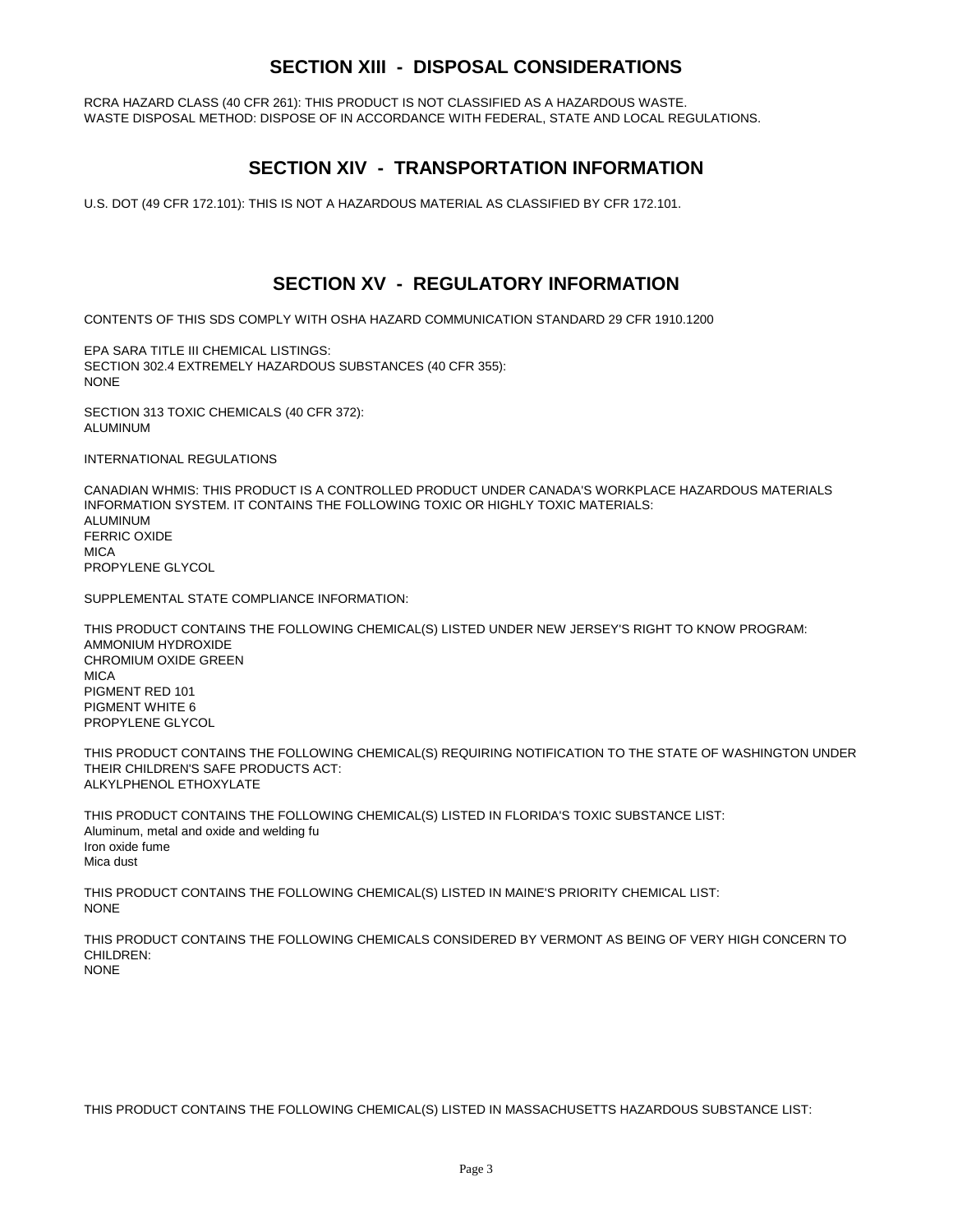Aluminum Ammonium hydroxide Carbon black Chromium (III) oxide Iron oxide dust Mica Dust Titanium dioxide

THIS PRODUCT CONTAINS THE FOLLOWING CHEMICAL(S) LISTED ON MICHIGAN'S CRITICAL MATERIALS REGISTER: NONE

THIS PRODUCT CONTAINS THE FOLLOWING CHEMICAL(S) LISTED ON MINNESOTA'S HAZARDOUS SUBSTANCES LIST: Aluminum pyro powders Carbon black Iron oxide fume (Fe2O3) as Fe Kaolin dust Propylene glycol Titanium dioxide

THIS PRODUCT CONTAINS THE FOLLOWING CHEMICAL(S) LISTED IN PENNSYLVANIA'S HAZARDOUS SUBSTANCES LIST: 1,2-Propanediol Aluminum Ammonium hydroxide Carbon black Iron oxide Kaolin Mica-group minerals Titanium oxide

Under CPSC's consumer product regulations (16CFR1500.3 and 150014), this product has the following required acute and chronic hazard labeling:

**NONE**

## **SECTION XVI - OTHER INFORMATION**

Disclaimer: We believe the statements, technical information and recommendations contained herein are reliable, but they are given without warranty or guarantee of any kind. The information contained in this document applies to this specific material as supplied. It may not be valid for this material if it is used in combination with any other materials. It is the user's responsibility to satisfy oneself as to the suitability and completeness of this information for the user's own particular use.

#### **LAST REVISION DATE: 05/08/2017**

**Prepared by Duke OEM Toxicology**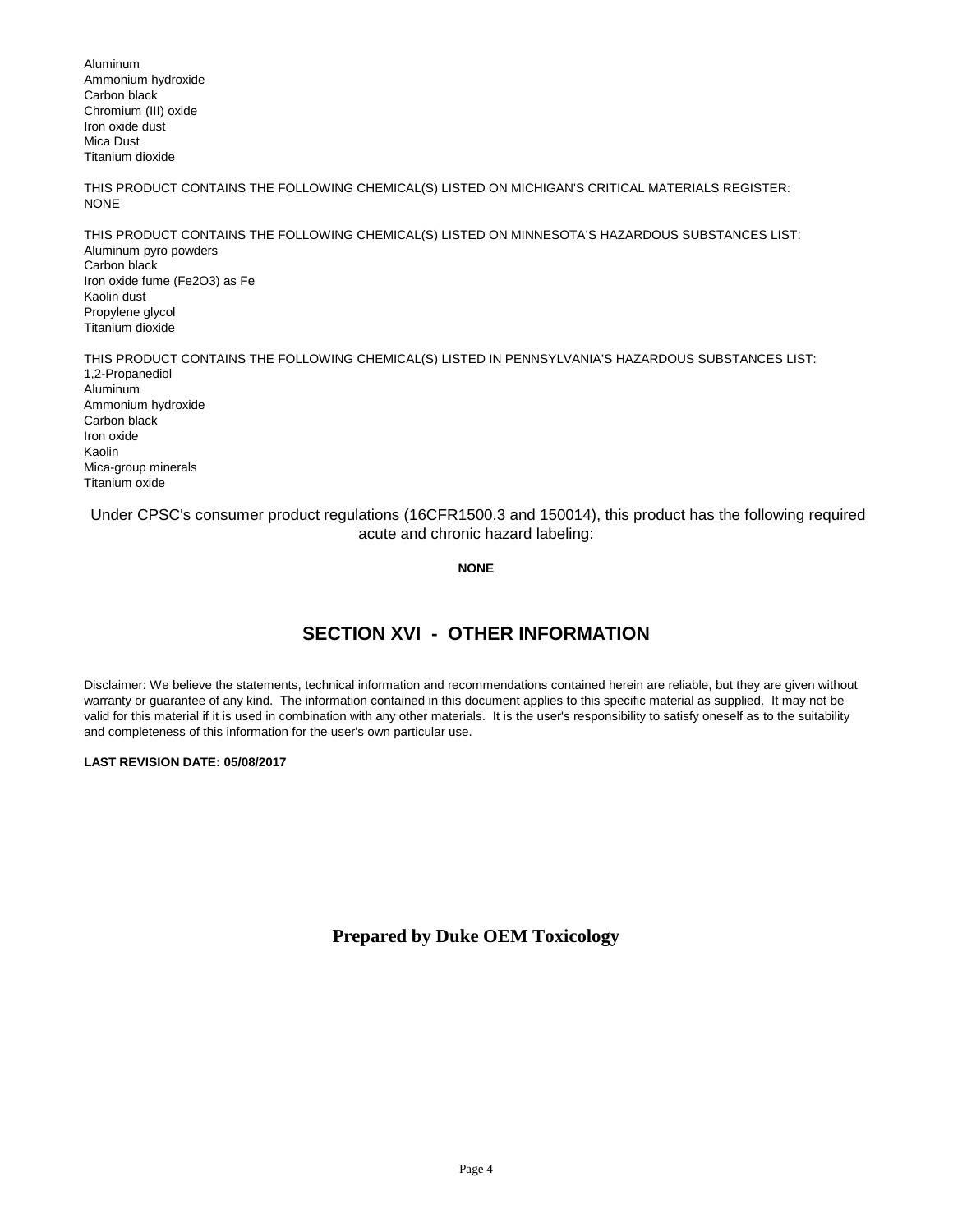## **COLOR INFORMATION**

THIS SDS APPLIES TO THE FOLLOWING COLORS WHICH ARE ASSOCIATED WITH HAZARDOUS AND/OR NON-HAZARDOUS INGREDIENTS

| <b>Product Color</b>         | <b>SKU</b> | <b>Hazardous Ingredient</b> |  |
|------------------------------|------------|-----------------------------|--|
| 60598E WHITE                 |            | (NONE)                      |  |
| 60599E IVORY                 |            | (NONE)                      |  |
| 60600E PLASTER               |            | (NONE)                      |  |
| 60601E CREAM                 |            | (NONE)                      |  |
| 60602E CASHEW                |            | (NONE)                      |  |
| 60603E ROSE                  |            | (NONE)                      |  |
| 60604E BALLET SLIPPER        |            | (NONE)                      |  |
| 60605E FUSCHIA               |            | (NONE)                      |  |
| 60606E BLOSSOM               |            | (NONE)                      |  |
| 60607E BUBBLE GUM            |            | (NONE)                      |  |
| 60608E RHUBARB               |            | (NONE)                      |  |
| 60609E JASPER                |            | (NONE)                      |  |
| 60610E LAQUER                |            | (NONE)                      |  |
| 60611E CRIMSON               |            | (NONE)                      |  |
|                              |            |                             |  |
| 60612E CORAL<br>60613E POPPY |            | (NONE)<br>(NONE)            |  |
|                              |            |                             |  |
| 60614E TANGERINE             |            | (NONE)                      |  |
| 60615E PERSIMMON             |            | (NONE)                      |  |
| 60616E CARAMEL               |            | (NONE)                      |  |
| 60617E PUMPKIN               |            | (NONE)                      |  |
| 60618E LEMON PEEL            |            | (NONE)                      |  |
| <b>60619E CURRY</b>          |            | (NONE)                      |  |
| 60620E LEMON CURD            |            | (NONE)                      |  |
| 60621E SUNSHINE              |            | (NONE)                      |  |
| 60622E MAIZE                 |            | (NONE)                      |  |
| 60623E GRASS                 |            | (NONE)                      |  |
| 60624E AVOCADO               |            | (NONE)                      |  |
| 60625E CELERY                |            | (NONE)                      |  |
| 60626E LEMON LIME            |            | (NONE)                      |  |
| 60627E KELLY                 |            | (NONE)                      |  |
| 60628E PISTACHIO             |            | (NONE)                      |  |
| 60629E MOSS                  |            | (NONE)                      |  |
| 60630E EVERGREEN             |            | (NONE)                      |  |
| 60631E FERN                  |            | (NONE)                      |  |
| 60632E SKY                   |            | (NONE)                      |  |
| 60633E LAGOON                |            | (NONE)                      |  |
| 60634E LAVENDER              |            | (NONE)                      |  |
| 60635E POOL                  |            | (NONE)                      |  |
| 60636E CRYSTAL               |            | (NONE)                      |  |
| 60637E CORNFLOWER            |            | (NONE)                      |  |
| 60638E PEACOCK               |            | (NONE)                      |  |
| 60639E COBALT HUE            |            | (NONE)                      |  |
| 60640E BERMUDA               |            | (NONE)                      |  |
| 60641E AGAVE                 |            | (NONE)                      |  |
| 60642E OCEAN                 |            | (NONE)                      |  |
| 60643E CAPRI                 |            | (NONE)                      |  |
| 60644E CROCUS                |            | (NONE)                      |  |
| 60645E ORCHID                |            | (NONE)                      |  |
| 60646E VIOLET                |            | (NONE)                      |  |
| 60647E PLUM                  |            | (NONE)                      |  |
| 60648E GRAPE                 |            | (NONE)                      |  |
| 60649E IRIS                  |            | (NONE)                      |  |
| <b>60650E LINEN</b>          |            | (NONE)                      |  |
| 60651E TRUFFLE               |            | (NONE)                      |  |
| 60652E HAZELNUT              |            | (NONE)                      |  |
| 60653E CHOCOLATE             |            | (NONE)                      |  |
| 60654E STEEL                 |            | (NONE)                      |  |
| 60655E MINERAL               |            | (NONE)                      |  |